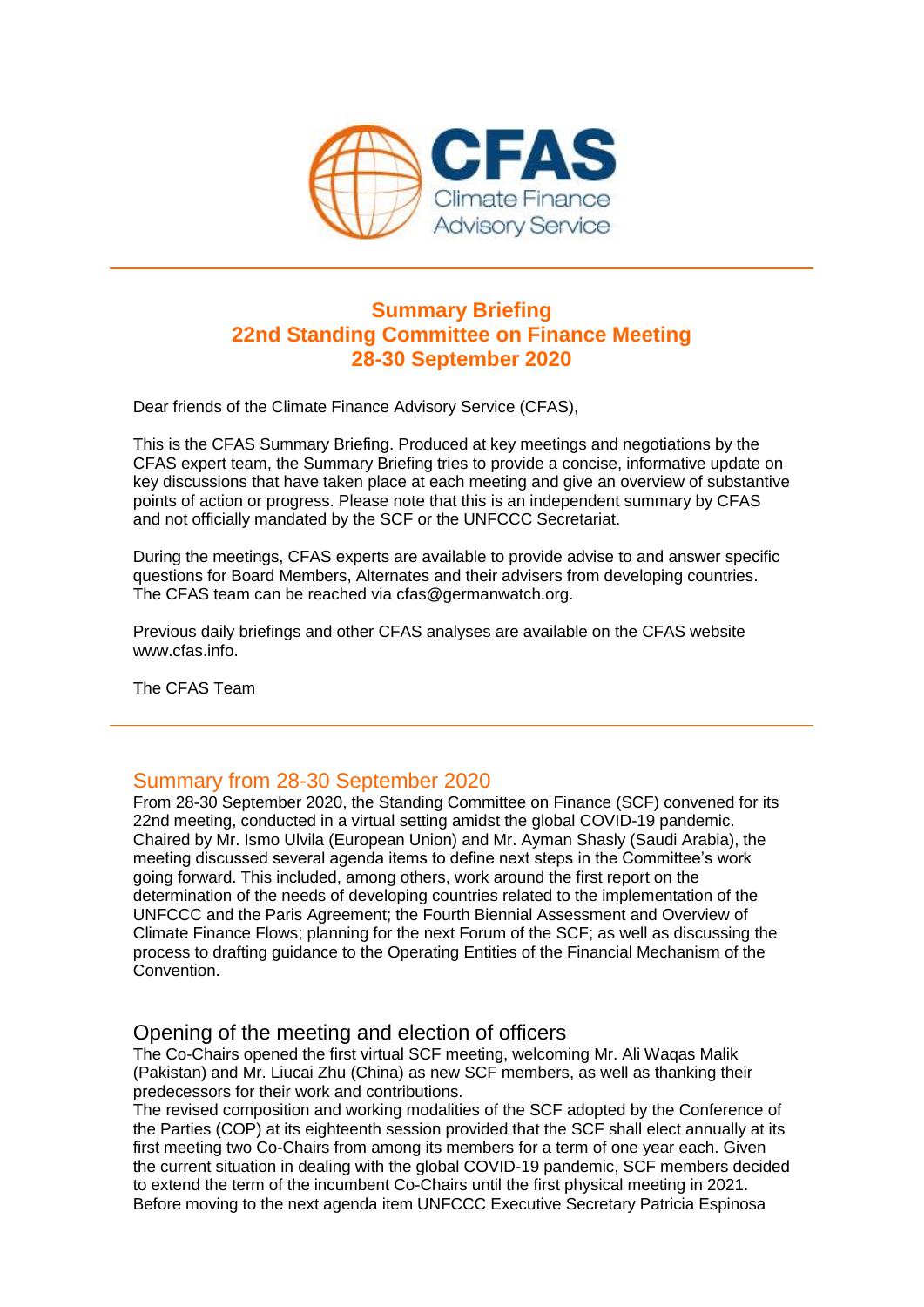addressed SCF members, thanking SCF Co-Chairs and members for their leadership and dedication. She highlighted the importance of the year 2020 as not only the 5-year anniversary of the adoption of the Paris Agreement, but also the starting point of post-2020 climate action. She stressed that currently the world was heading towards a three degree temperature, double to what was adopted in the Paris Agreement, and raised concerns about increasing wildfires, record temperatures, intensifying hurricanes and accelerated glacial melting observed worldwide. In this regard, she pointed out the importance of the ongoing process of increasing country's Nationally Determined Contributions (NDC) and encouraged countries to come forward with new and revised NDCs by the end of the year. To catalyze climate ambition and enable adaptation measures, she highlighted the key role of climate finance. She stressed that scaled-up climate finance needed to flow, not just in light of the US\$ 100 billion goal, but also beyond. In her view, climate finance commitments of developed countries need to be met and not fall short due to conflicting interests in relation to dealing with the COVID-19 pandemic. She described the work of the SCF as key in this debate, in particular the Biennial Assessment and Overview of Climate Finance Flows (BA), as well as the Needs Determination Report (NDR), by serving as reference to the climate finance community on the state of climate finance delivery (BA) and tool for understanding what the needs and priorities of developed countries are (NDR).

## Organizational matters and 2020 Workplan of the SCF

The COP and the CMA endorsed the workplan of the SCF for 2020 and provided additional guidance on the following areas of work, which has been incorporated into the updated SCF workplan: Fourth Biennial Assessment and Overview of Climate Finance Flows; First report on the determination of the needs of developing country Parties; Draft guidance to the operating entities of the Financial Mechanism; and Gender.

The Co-Chairs highlighted that due to the global COVID-19 pandemic and the postponement of COP26, intersessional work on the mandates of the SCF is vital and will continue until next year. Accordingly, it was suggested to extend the 2020 workplan to also cover 2021, which is when key products of the SCF will be delivered, such as the Biennial Assessment and Overview of Climate Finance Flows and the First report on the determination of the needs of developing country Parties.

Inter alia, members sought clarity on the impact on the reports of the Global Environment Facility (GEF) and the Green Climate Fund (GCF), as well as the report from the SCF itself by extending the workplan to 2021. The UNFCCC Secretariat clarified that no impacts are to be expected and that an extension of the workplan was just to reflect that SCF activities and deliverables will span two years. The 2020 SCF workplan was adopted without further comments.

Fourth Biennial Assessment and Overview of Climate Finance Flows

The discussion on the status quo of the 2020 Biennial Assessment and Overview of Climate Finance Flows (BA) was facilitated by Ms. Vicky Noens (Belgium) (co-facilitator Mr. Hussein Alfa Nafo was absent in this SCF meeting), who started off by summarizing the progress made over the past months: After agreeing on an outline and outreach plan at the [21st SCF meeting,](https://amxe.net/bek48gnr-a5f3p5n7-d0s7v737-17bl) a [call for evidence](https://amxe.net/bek48gnr-a5f3p5n7-e1i2m1oz-osx) was issued on 22 November 2019. The submissions received thereafter enabled the team of consultants to prepare a zero draft by April, followed by a first-order work-in-progress draft in June. SCF members already submitted comments on the draft versions in written form and held an informal call for feedback in July. Due to the challenges imposed on data collection and outreach activities by COVID-19, the call for evidence has been extended to 30 October and outreach activities have been adapted to virtual formats (e.g. webinars). In addition, the timeline for the publication of the 2020 BA has been adjusted, foreseeing a release of the report in the first half of 2021. Ms. Vicky Noens (Belgium) invited the attending consultants for the report (Mr. Padraig Oliver, Ms. Chavi Meattle, Ms. Charlene Watson, Ms. Chantal Naidoo) to present the work in progress on the 2020 BA and called upon the SCF members to give additional feedback or to raise questions.

The consultants stated that the call for evidence already led to multiple submissions of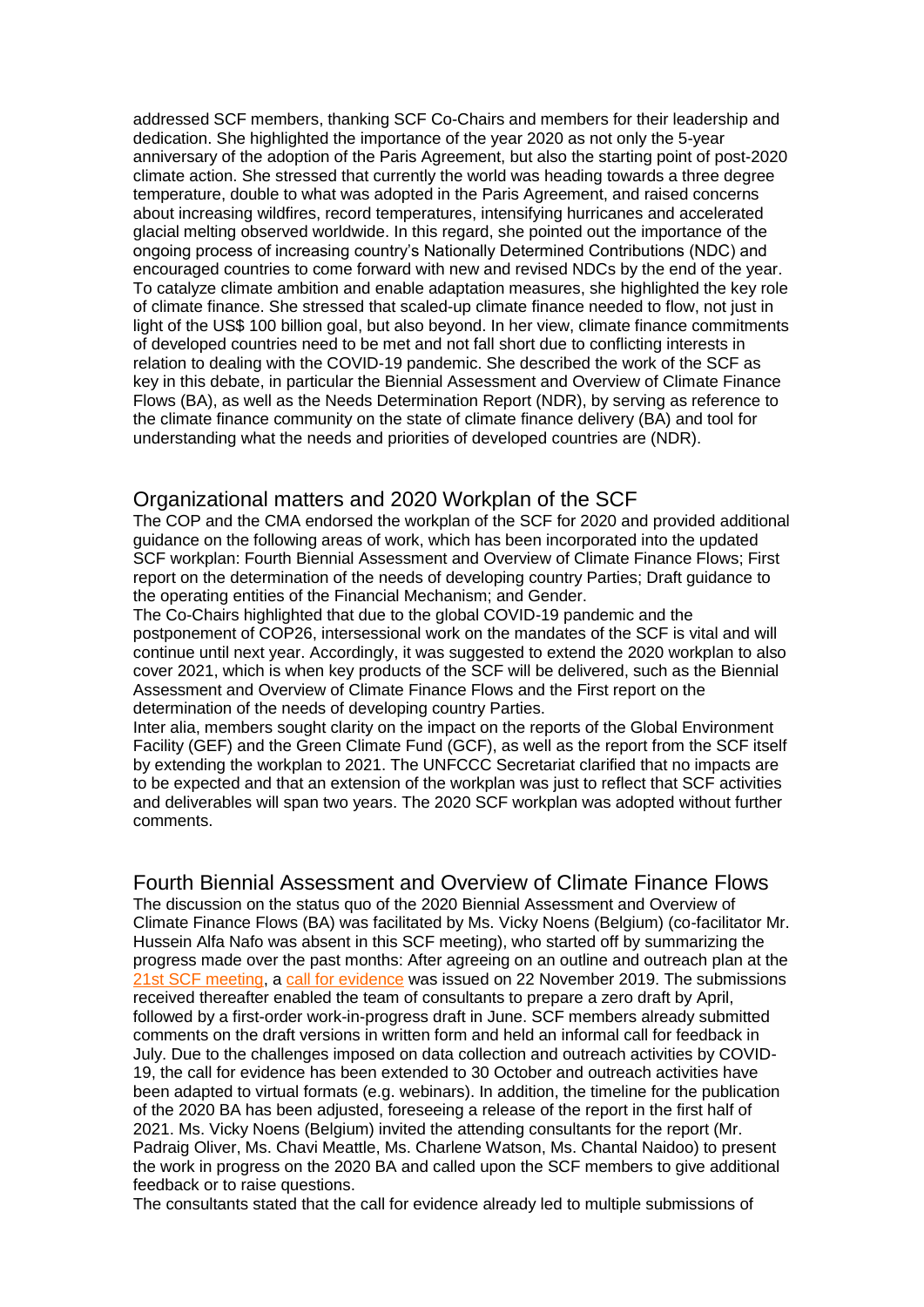which most address the question of the definition of climate finance (13 out of 22 submissions in total). For Chapter 1 (Methodological issues related to transparency of climate finance), the remaining gaps include, for example, further information on climate finance received, methodology updates (e.g. on private finance mobilized by public finance, on results-based payments) and the integration of the latest inputs on defining climate finance. Chapter 2 (Overview of climate finance flows in 2017–2018) follows the approach of the past years, while benefiting from the availability of some additional data, namely climate finance spending by cities. In this part, remaining gaps include data on private finance and some sector specific information (e.g. private investment in EE, landuse investments related to adaptation). Chapter 3 (Assessment of climate finance flows) is already in an advanced stage, due to sufficient data availability (e.g. from multilateral climate funds), and also includes some additional insights, e.g. an overview of climate finance received by SIDS and LDCs over time. As a remaining challenge, the placement of gender-related questions has been mentioned. Finally, Chapter 4 (Mapping information relevant to Article 2, paragraph 1(c), of the Paris Agreement, including its reference to Article 9 thereof) represents a completely new element in the BA, therefore, not able to rely on any guidance from previous report versions. The consultants explained that the approach taken involves a deconstruction of Article 2.1c by each element, followed by tracking various activities taken by each actor (e.g. policies introduced, coalitions formed, new practices applied). It shall also involve a subchapter on COVID-19 implications, which is yet to be drafted. Ongoing work at the moment also involves the search for suitable country examples to showcase the application of Article 2.1c.

SCF members welcomed the advanced stage of the first-order draft and provided the consultants with inputs on a variety of issues. This included to take note of upcoming reports on related topics (e.g. OECD report on climate finance provided and mobilised by developed countries), some comments on how to deal with the multiple submissions on the definition of climate finance and the methodological challenges regarding Chapter 4, as well as some remarks on the shifted timeline, the presentation of finance for LDCs and SIDS and how to deal with double counting. From the group of observers, there was one comment by the Women and Gender Constituency (WGC), which offered advice on the gender-related questions, if needed. The consultants took the time to reply to the questions by the SCF members by welcoming further inputs on data and methodological questions, as well as stating that it should be possible to stay in the adjusted timeline. On the definition of climate finance, the work is still ongoing as the latest submissions received have not yet been integrated in the report. In addition, they provided some clarification on approaches taken, for example, double counting will be managed by only taking the net climate finance per actor (not including co-finance) into consideration and by not aggregating the different sources in Chapter 2. There will also be a textbox included in the report, explaining in detail the approach taken on the avoidance of double counting. The item was concluded by stating that the inputs of the SCF members on the draft have been well received and that the work on finalizing the draft based will continue as outlined in the adjusted timeline of the **background paper.** Concerning observer questions on the distribution of the most recent draft of the 2020 BA, Co-Chair Ismo Ulvila (European Union) said that strong stakeholder engagement is definitely desired (e.g. organisation of regional webinars), but that a circulation of the digital file of the most recent draft is not possible, due to the danger of misuse (e.g. advanced publication). The practice at in-person SCF meetings has been that the most recent draft was made available as a printed version, keeping the risk of misuage in a manageable limit.

## First report on the determination of the needs of developing country **Parties**

On the first report on the determination of the needs of developing country Parties related to implementing the Convention and the Paris Agreement (NDR), the SCF as per its agenda focused on discussing the first-order draft of the NDR and providing an outlook on the intersessional work in advance of SCF23. The discussion was led by the co-facilitators Zaheer Fakir (South Africa) and Mattias Frumerie (Sweden), who highlighted key features of the first draft report and summarized on the current state of the process in developing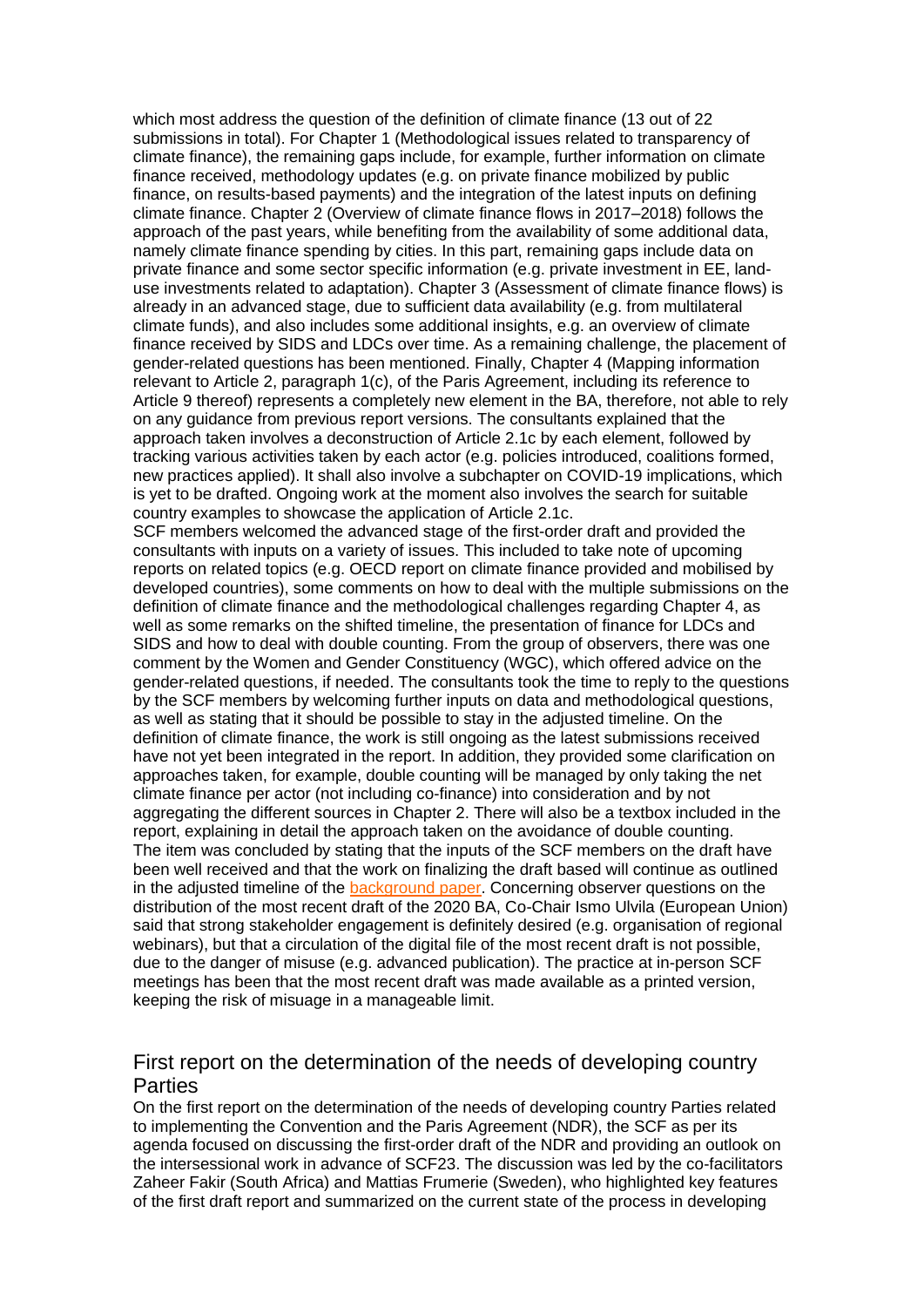the NDR. Currently, the call for evidence from Parties and observers on the NDR is open until 30th October 2020 (with 22 submissions being received yet), and regional informative webinars are being held in September and October 2020 informing about the initial insights from the current state of the report. Recordings of those webinars are available [online.](https://amxe.net/bek48gnr-a5f3p5n7-mryrx1de-1e1p) The discussion of SCF members centered around the methodological challenges of identification, attribution and quantification of needs. Limitations of quantifying needs were raised by various members, many of which pointed towards the issue of double counting. Some members also raised concerns about simplified graphical illustrations of needs in this context. At the same time a number of members stressed the importance of robust aggregate numbers on needs in order to illustrate the relevance to act and support developing countries.

Concerning the proposed terminology, the importance of balancing adaptation and mitigation needs was highlighted by various members. In this respect, and concerning the methodological scope, many also voiced the requirement to better highlight loss and damage aspects in the report. It was mentioned that despite methodological challenges certain proxies exist for quantifying loss and damage needs, such as approaches used by insurances for quantifying disaster impacts. Some members underscored the relevance of forestry in determining the needs of developing countries, as forestry would represent an important opportunity of developing countries to contribute to global mitigation efforts through sequestration of GHG emissions. One suggestion was made on reflecting incoming NDC updates when further iterating the methodological base of the report. While some members suggested adjusting the outline of the report in order to account for methodological challenges, the majority of the members agreed to stick to the previously agreed outline of the NDR.

A future draft of the NDR should be reflective on the language concerning the role and ability of developing countries to disclose information on needs, as one member commented. In light of this, it was furthermore proposed to streamline the challenges for country groupings such as LDCs across the report.

Regarding the issue of COVID-19 and green recovery aspects, the members had diverging views where this could be featured within the NDR.

Observers underscored the importance of enhanced transparency of the further process in elaborating the NDR. It would be welcomed if draft versions of the report could be disseminated with observers prior to meetings in order to allow for them to comment on the report´s development accordingly. And while not being able to review the current draft, observers re-iterated the relevance of featuring loss and damage aspects as well as gender issues and matters relevant for indigenous people prominently in the report. The SCF agreed on a revised timeline (see [background paper\)](https://amxe.net/bek48gnr-a5f3p5n7-qf74fsz6-vvs) for the report and to undertake further work including data collection and analysis. Members of the SCF are invited to comment on the current draft version in writing by mid October, 2020. Depending on the feedback from SCF members, a next iteration of the report is planned for early November 2020. Overall, the SCF currently aims to publish the NDR by mid 2021.

## Forum on Finance for Nature-based Solutions

At the 21st SCF meeting, members agreed to organize the 2020 SCF Forum on the theme of "Finance for Nature-Based Solutions". The co-facilitators for this item, Ms. Fiona Gilbert (Australia) and Mr. Mohamed Nasr (Egypt), reported that during the intersessional period, a [draft programme of the Forum](https://amxe.net/bek48gnr-a5f3p5n7-sifh0mv7-pji) was developed, taking into account the list of sub-themes that the SCF identified at its previous meeting. Several inputs were received from Parties and a range of stakeholders, following a call for inputs that the SCF issued on information and case studies to inform the preparation of the Forum. In terms of the dates and the venue, the co-facilitators will continue to assess options after the 22nd SCF meeting, with an aim to organize the Forum during the second half of 2021 as a three-day in-person event.

SCF members welcomed the draft programme and the work undertaken by the cofacilitators, while also providing comments to the draft programme. Some highlighted the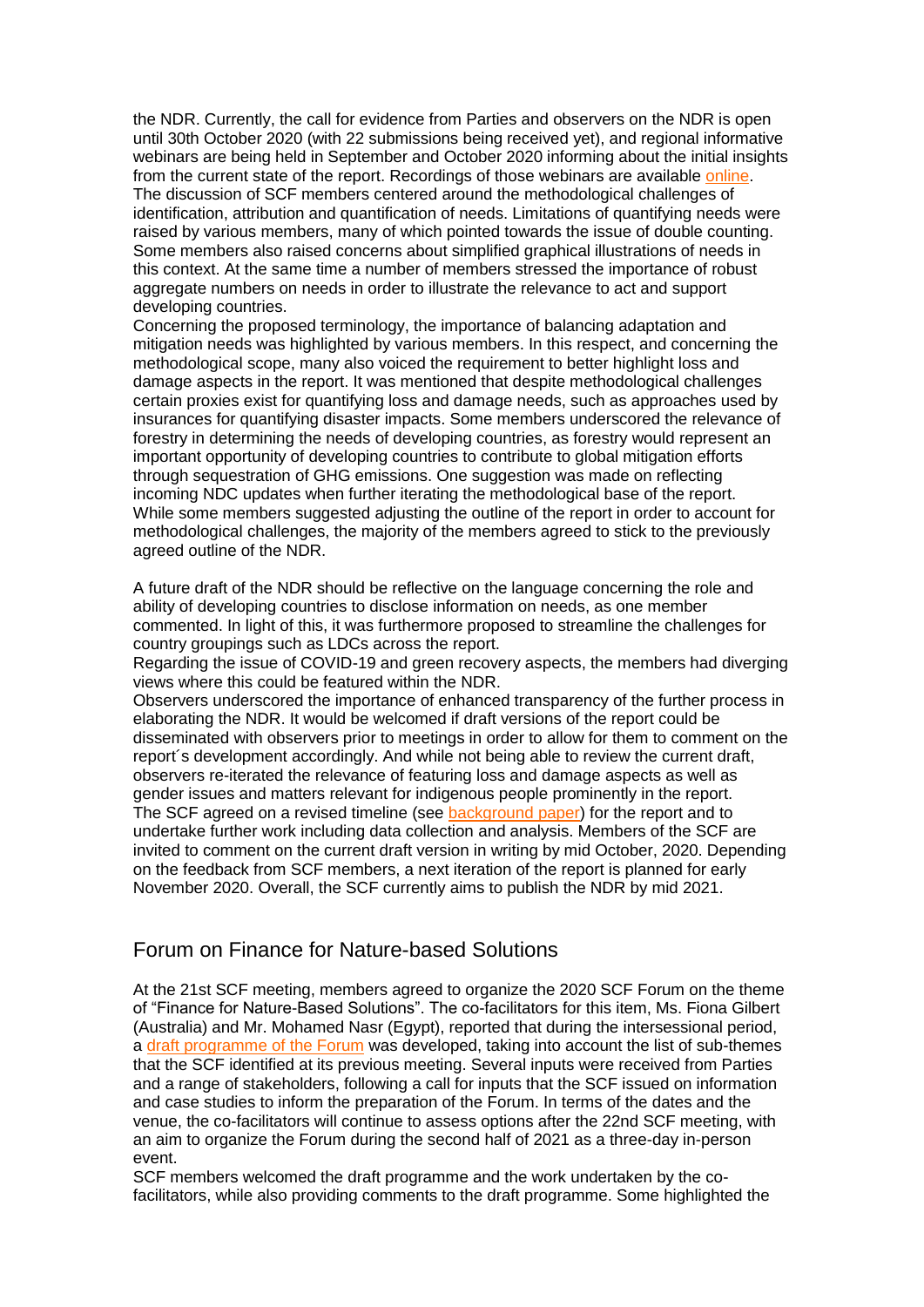need to take into account other processes ongoing on the issue of biodiversity, such as the discussions and negotiations under the UN Convention of Biodiversity (UNCBD) and avoiding any overlaps that may result in interested stakeholders not being able to join or having to choose between parallel events. Others stressed the need to explore linkages with planned activities on the topic by the UK COP26 Presidency and allowing enough time between the SCF Forum and COP26. Some members suggested strengthening the link with private and innovative finance in order to encourage private sector engagement during the event. One member cautioned that the terminology of the term "Nature-Based Solutions" was ambiguous and cautioned against using a universal definition. In light of the broad interest in the theme it was suggested to conduct a series of SCF Forums on the topic. Some members raised concerns regarding budgetary implications if the SCF Forum was converted into a series of events, as well as on the practicability of holding two inperson meetings during a busy calendar in the last quarter of 2021, let alone the uncertainty of the global development regarding COVID-19 next year. Last but not least, SCF observers stressed the need to ensure broad stakeholder engagement during the SCF Forum, including the participation of civil society and indigenous peoples. As next steps, the co-facilitator will revise the draft programme based on the comments received and conduct a virtual consultation with the providers of submissions in late October. SCF members are invited to send their written inputs on the draft programme by October 9th 2020, for consideration in preparing the next draft programme. Discussions on the dates and venue of the Forum will continue at the next SCF meeting, with a view to making a decision latest by April/May 2021.

### Draft guidance to the Operating Entities of the Financial Mechanism

The two co-facilitators of this item, Mr. Toru Sugio (Japan) and Ms. Diann Black Layne (Antigua and Barbuda), highlighted that due to the shift of COP26 to end of 2021, some procedural questions came up regarding the SCF's mandate to draft guidance to the Operating Entities of the Financial Mechanism, namely how to deal with the absence of the need for a guidance in 2020. Usually, following the publication of the annual reports by the Global Environment Facility (GEF) and the Green Climate Fund (GCF), the SCF would invite Parties, SCF members and other constituted bodies to provide inputs. The inputs would be compiled in a tabular format by the Secretariat, based on which the SCF would draft a guidance for adoption by the forthcoming COP. A representative from the GEF said that the 2020 GEF report has been adopted by the Council and will be available in October, while the publication of the 2021 GEF report is scheduled to take place 14 weeks ahead of COP26. A representative from the GCF stated that the 2020 GCF is still up for adoption by the Board and should be available in late November. For the 2021 GCF report, a similar timeline as for GEF is aspired.

A discussion among the SCF members took place, which involved the position to skip this year's call for inputs for the sake of efficiency by making a combined call for the 2020 and 2021 reports and the position to keep following existing procedures by issuing two calls for inputs. The discussion concluded with the result that a call for inputs on the 2020 GEF and GCF reports will be made, while highlighting to Parties that a draft guidance will only be developed once the inputs for the 2021 reports are also available. As there was not yet an agreement on how to proceed with the inputs received on the 2020 reports (e.g. publishing them on the SCF website), the submissions will be compiled and presented at the next SCF meeting for consideration by the members.

Linkages with the SBI and the thematic bodies of the Convention This agenda item was opened with SCF members reporting on their past participation in related meetings, including topics such as agriculture and adaptation, as well as meetings of the Paris Committee on Capacity-building (PCCB) and the Least Developed Countries Expert Group (LEG). Facilitated by Co-Chair Mr. Ismo Ulvila (European Union), SCF members then updated the list of thematic focal points. On adaptation related matters, Mr. Mohamed Nasr (Egypt) will be supported in future by Ms. Gabriela Blatter (Switzerland) as Co-focal point and by Mr. Zaheer Fakir (South Africa) as Alternate. On technology related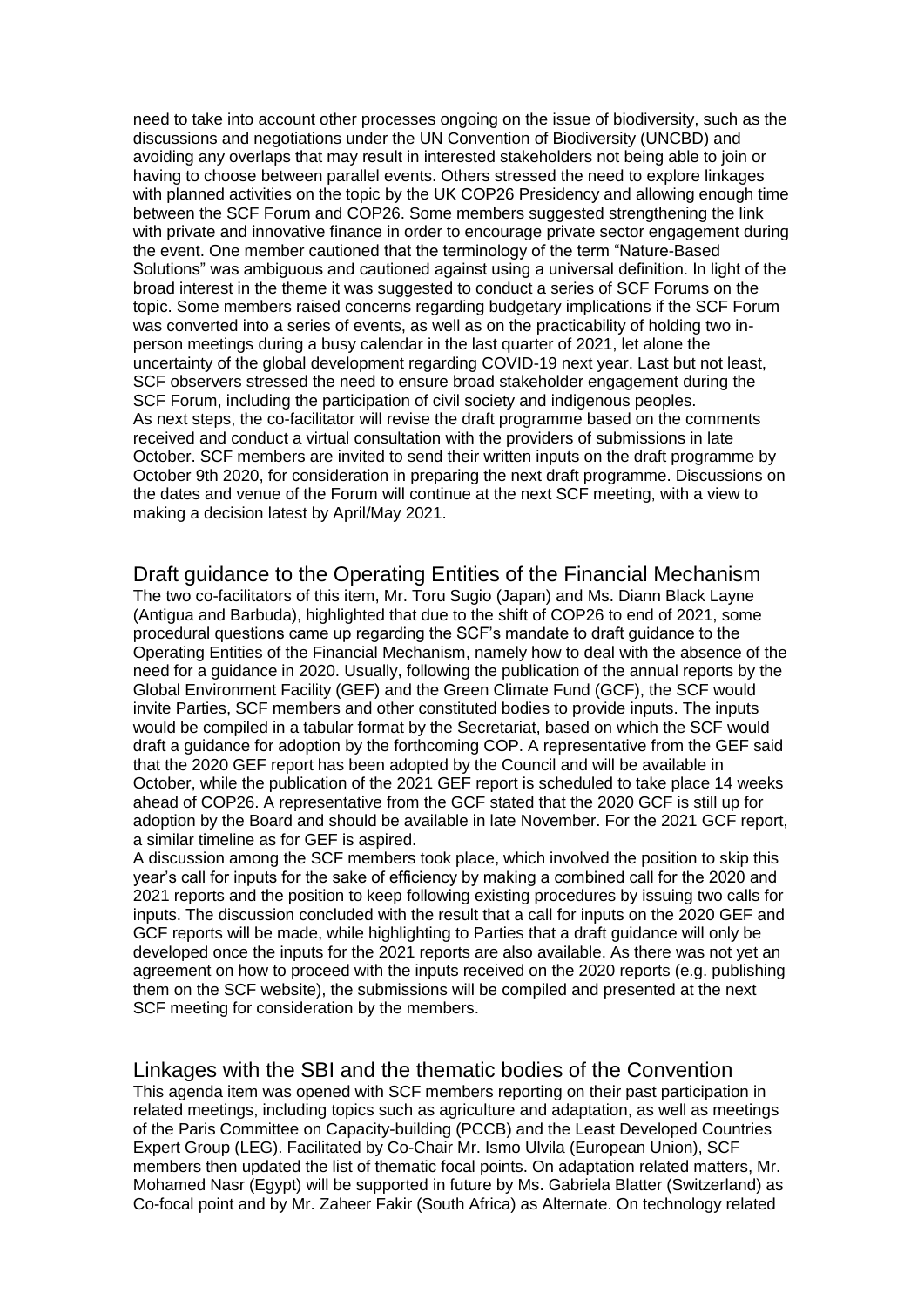matters, Ms. Vicky Noens (Belgium) will be supported by Ms. Diann Black-Layne (Antigua and Barbuda) as co-focal point. The other positions on capacity-building, loss and damage, coherence and coordination and gender remain unchanged. Mr. Ivan Zambrana Flores (Bolivia) brought up the suggestion to establish an additional focal point on matters related to local communities and indigenous peoples. After a brief discussion among the SCF members, it was concluded that the current set of focal points should not be broadened for the moment, but once the linkage gains more traction (e.g. through the Local Communities and Indigenous Peoples Platform (LCIPP) approaching the SCF), such a position could be introduced.

The list of SCF nominees/focal points was agreed as follows:

#### **Adaptation related matters**

*Adaptation Committee Least Developed Countries Expert Group* Mr. Mohamed Nasr (Egypt), Mr. Zaheer Fakir (South Africa) Ms. Gabriela Blatter (Switzerland)

#### **Technology related matters**

*Technology Executive Committee Climate Technology Centre and Network Advisory Board* Ms. Vicky Noens (Belgium) Ms. Diann Black-Layne (Antigua and Barbuda)

#### **Capacity-building related matters**

*Paris Committee on Capacity-building* Mr. Ismo Ulvila (European Union) Mr. Mattias Frumerie (Sweden)

#### **Loss and damage related matters**

*Executive Committee of the Warsaw International Mechanism on Loss and Damage* Mr. Paul Oquist (Nicaragua) Mr. Randy Caruso (USA)

#### **Coherence and coordination**

*Financing for forests* Mr. Ivan Zambrana Flores (Bolivia) *Gender* Ms. Eva Schreuder (The Netherlands)

## Dates and venues of future meetings

The Co-Chair opened the agenda item inviting SCF members to comment and provide suggestions for the 23rd meeting of the SCF. Views were sought in relation to the format of the meeting (in-person, virtual, hybrid), venue and timing of the meeting. The SCF usually meets at least two times a year. The Co-Chair also requested the members to provide them with a mandate to make a suggestion for the upcoming meeting based on the input received.

Several members suggested that the next meeting should be held virtually, given that the global COVID-19 pandemic is likely not going to change drastically in the next few months. They suggested that the current 22nd meeting was working well and that the SCF could continue its work in this format. However, one of the members also highlighted the need to consider the fact that a three day, three hours per day virtual meeting would result in less time available for dealing with agenda items then during a three full-day meeting in-person. Some members suggested adopting a hybrid method and allowing those participants that can travel to attend physically, while others who could not do so would be free to attend virtually. On this method, concerns were raised from a couple of members that this could be very complicated to achieve technically and could also jeopardize equal participation by